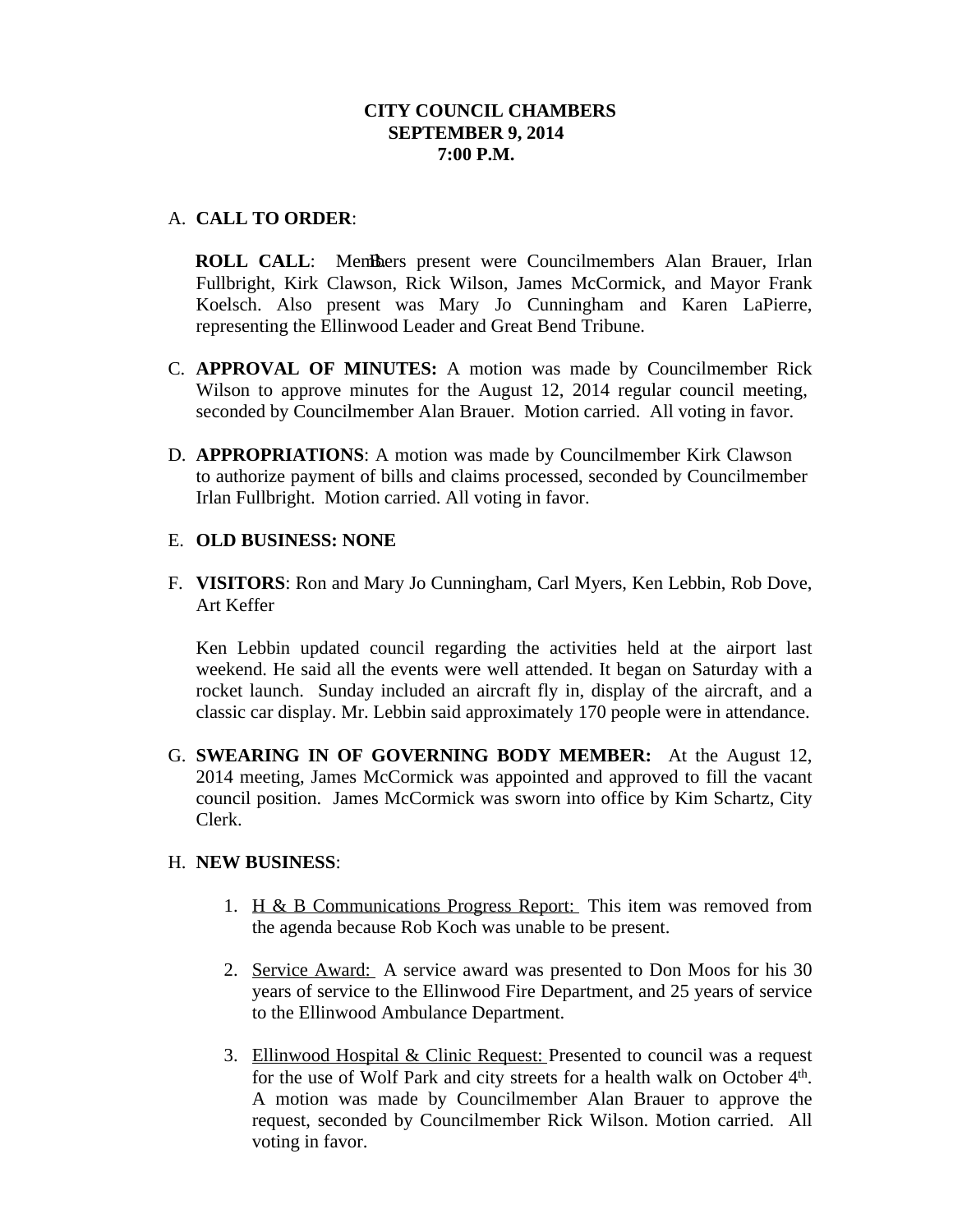# **CITY COUNCIL CHAMBERS SEPTEMBER 9, 2014 7:00 P.M.**

- 4. Kansas Power Pool Update: Carl Myers, member services director of Kansas Power Pool was present at the meeting to provide an update of KPP activities and to inform the city council members about the Kansas Power Pool retreat and invite them to attend the retreat scheduled for September 26<sup>th</sup> and 27<sup>th</sup>.
- 5. Mayer Specialty Services, LLC: Council previously approved Mayer Specialty Service, LLC to clean out a section of the City sewer system at a cost not to exceed \$10,000. During the process, it was determined that an additional amount of time would be needed to clean out an additional section, approved by staff. The additional cost was \$1,057.69. A motion was made by Councilmember Irlan Fullbright to approve the additional cost of \$1,057.69, seconded by Councilmember Kirk Clawson. Motion carried. All voting in favor.
- 6. Executive Session for Discussion of Non-Elected Personnel: An executive session is requested for the discussion of non-elected personnel. A motion was made by Councilmember Kirk Clawson to adjourn into executive session for ten (10) minutes for discussion of non-elected personnel and that the council meeting will reconvene in the council chambers. Councilmember Rick Wilson seconded the motion. Motion carried. All voting in favor. The governing body recessed into executive session at 8:20 p.m.

Meeting reconvened into regular session at 8:30 p.m. No action taken.

# **REPORTS**:

- 1. Municipal Court Report: Presented to Council was the Municipal Court Report for August, 2014.
- 2. Utilities Production Report: Presented to Council was the Utilities Production Report.
- 3. Staff Reports:
	- a) Staff reported that Nelson Stone set the date for demolition of the buildings on Main Street for Tuesday, September 16 th .
	- b) Staff reported Bruce Schultz from BXBS will be here Wednesday to discuss the health insurance renewal.
	- c) Staff reported the fire truck has been received from the Forestry Service.